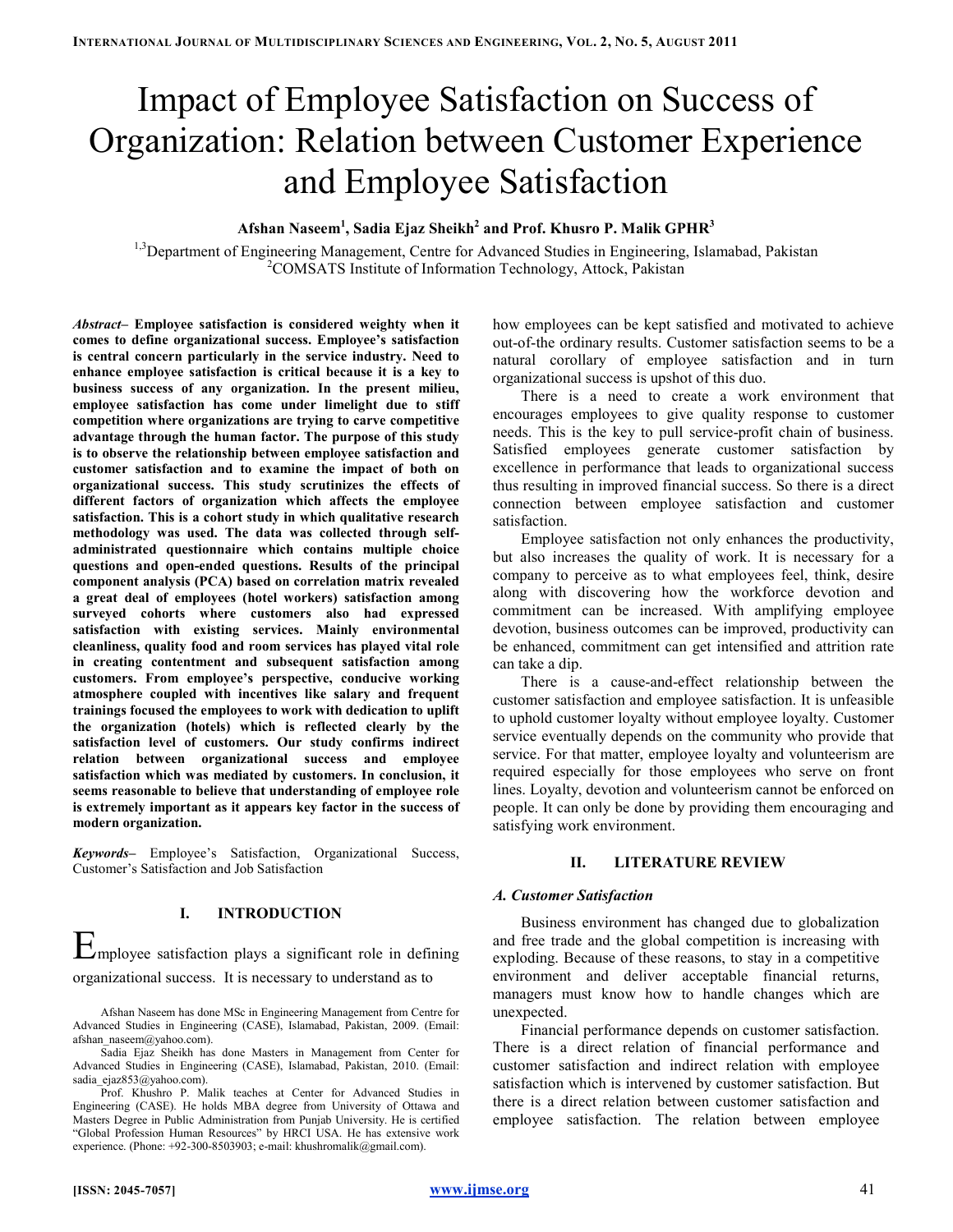satisfaction and financial performance may not be found because it is mediated by customer satisfaction [1].

In service industry, customer satisfaction is the key to success. A positive relationship exists between customer satisfaction, employee satisfaction and perceived service quality. Customer perceived service quality completely intercedes between job satisfaction of employees and customer satisfaction. Service-profit chain framework shows that employees who are satisfied can be more productive than those employees who are less satisfied [2].

## B. Employee Satisfaction

It is factual that employee satisfaction is an innermost concern in service industry. It is a multi-factorial construct. Employee satisfaction contains basic factors, excitement factors and performance factors. Basic factors are the minimum requirements that cause dissatisfaction. Excitement factors increase customer satisfaction and performance factors result in satisfaction only when performance is high [3].

Employee satisfaction is closely related to service quality and customer satisfaction which is then related to firm profitability. Service quality has a positive persuade on customer satisfaction. Besides this, firm profitability has a reasonable non-recursive effect on employee satisfaction. Employee satisfaction plays a considerable role in enhancing the firm profitability and improving operational performance of organizations and quality of goods and services. There is no doubt in it that employee satisfaction is critical to attain quality and profitability in service industry especially. Employee satisfaction impacts quality at industry through satisfaction-quality-profit cycle. In service industry, to achieve quality and profitability at organization, employee satisfaction is fundamental and without it, service industry cannot think of being successful [4].

Employee loyalty is the important factor to improve service quality which is interconnected to customer satisfaction and customer loyalty and it gives progress to make firm profitability in industries. [8].

An imperative relationship exists between employee and organization. This employee organization relationship plays an important role in success of any organization. There is a need of developments in it. Managers are believed to develop a role relationship in which actions and decisions should promote the interest of organization. Employee involvement and contributions in organization is outcome of the interest. The quality of employee organization relationship requires fulfillment of needs, quality of interaction, adaptability and identification [5].

Employee empowerment is also an effective way of satisfying them. When employees are given employee empowerment, then it leads to job satisfaction. Employee empowerment also causes customer satisfaction. Similarly job satisfaction also leads to customer satisfaction which leads to organizational success [6].

Employee satisfaction is in fact job satisfaction. Job satisfaction is an important job organization factor. Both of them are significantly related. Therefore, it is necessary to maintain job satisfaction so that employees can be motivated. In studying job satisfaction, job rotation, work method, problem solving and goal setting are important factors to consider and job satisfaction is also influenced by employee's age, marital status and work experience [7].

The distinction of individual employment characteristics may influence how employees feel about their work environment [9] and the relationship between employee satisfaction and financial performance may not be easily perceptible due to the fact that it is reconcile by customer satisfaction [10].

## III. METHODOLOGY

## A. Measurement

In this research paper, we investigate factors of employee satisfaction that affect organizational performance. For exploring those factors, firstly customer's experience was accumulated. Satisfied employees would culminate customer satisfaction and this will result in organizational success.

Based on literature review, two self-administrated questionnaires were developed. One questionnaire was designed to get response from customers for their experience at hotels and other questionnaire was designed to get response from employees for their job satisfaction.

In questionnaire designed to collect customer satisfaction data, following things were observed:

- The customers/respondent's personal profiles related to gender, education, income and willingness to stay at hotels.
- The customers experience related to greeting, atmosphere, environmental cleanliness, food and service quality.

In questionnaire designed to collect employee satisfaction data, the following things were observed:

- Employee salary and promotion.
- Employee satisfaction related to the guidance and training to employees and their physical working conditions.
- Employee response related to work load at employees and their contribution.

All the responses were measured using Likert-type scale, where 1=strongly disagree and 5=strongly agree.

## B. Data Collection

In this research, data was collected from 12 well known (five or seven stars) hotels in 4 big cities of Pakistan. The questionnaires were distributed among customers and employees and requested to fill them up with their personal preferences.

A total of 150 questionnaires were collected from customers and 25 questionnaires were collected from employees. Among them, 132 customer questionnaires and 20 employee questionnaires were selected for analysis because remaining questionnaires were having incomplete answers.

## C. Data Analysis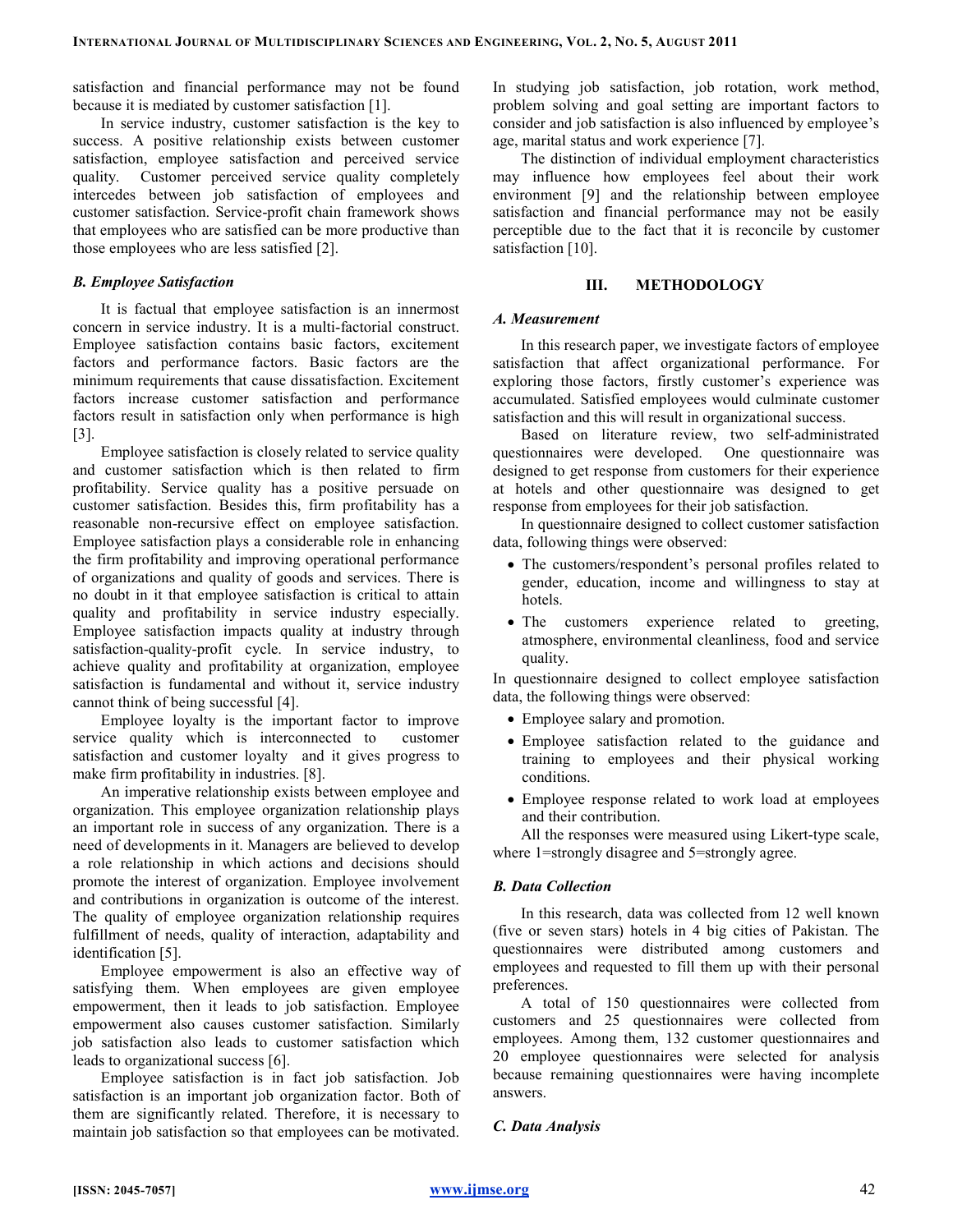The collected data was recorded in SPSS tool for analysis of data. Contingency tables were prepared to analysis variations between male and female customers. Chisquare test of independence was used to check the visiting customers with respect to gender vary in education or not. Also through  $\chi^2$ -test, the preference among male and female customers was analyzed for the duration of stay in hotel. Principal component analysis was performed on both types of data set (customer and employees) to identify components (variables) with maximum loading scores that account highest variance in the data. This would enable us to select attributes in customer experience and employee satisfaction.

## IV. RESULTS

Overall description of the survey is presented as case processing summary with respect of male and female respondents. Two variables are described here, one related to education status of the customers while other variable was about duration of stay in hotel. Response for former variable was 100% while a number of customers declined to respond about latter variable. Therefore, cases with missing values were omitted from the raw data during analysis.

## A. Customer Satisfaction

i). The relationship between gender of customers who visited the hotels and their education was evaluated by chisquare test to homogeneity. The results indicate that there is significant relation between education level male and female customers.

ii). The preference of duration of stay between males and female customers was appeared non significant and it seems that the hotels surveyed in this study are equally preferred by male and female in terms of deciding how many days they want to stay.

The scores of somewhat agree and strongly disagree are separated in first dimension as there have large negative scores which is also shown in biplot diagram. This indicates that most of the customers are decisive in terms of environmental cleanliness which they have observed in the hotels. This trend is confirmed as the principal component analysis has separated the responses of customers in varying category points visible in bioplot diagram (Fig. 1).

In the above table, each eigenvalues corresponds to a factor and each factor to one dimension. The highest eigenvalues were observed for the first three factors indicating high percentage of variance ensuring that maximum variation are accounted in first three dimensions. The results presented here indicate that overall satisfaction of customers was fairly high particularly for educated customers who preferred to stay for longer duration in hotels. The other factors which contributed in bringing satisfaction level among customers are environmental cleanliness and health atmosphere coupled with good quality of food, beverage and room services.

## B. Employee Satisfaction

The PCA performed on the variables pertaining to employee's satisfaction revealed a definite relationship between satisfaction levels of employees and the parameters tested. The maximum variance in the data set was revealed in the first two dimensions of the principal component axes with highest eigenvalues. Among the parameters tested, monthly income and working conditions had enabled most of the employees to stay with the present job and they did not left the job because of salary insufficiency. The PCA scores obtained on second component axis also explains that employees are satisfied with the guidance and training facilities and therefore they have not thought of searching or dreaming for other jobs.

#### Category Points: Env. cleanliness is keenly observed





| Category<br><b>Env.</b> Cleanliness is<br>keenly observed | <b>Frequency</b><br>$(N = 132)$ | <b>Centroid Coordinates</b><br><b>Dimension</b> |          |  |  |
|-----------------------------------------------------------|---------------------------------|-------------------------------------------------|----------|--|--|
|                                                           |                                 | 1                                               | 2        |  |  |
| <b>Strongly Disagree</b>                                  | 33                              | 0.696                                           | 0.635    |  |  |
| Somewhat Disagree                                         | 33                              | $-0.947$                                        | $-0.104$ |  |  |
| Neutral                                                   | 29                              | $-0.035$                                        | 0.469    |  |  |
| Somewhat Agree                                            | 27                              | 0.603                                           | $-0.86$  |  |  |
| <b>Strongly Agree</b>                                     | 10                              | $-0.699$                                        | $-0.789$ |  |  |

Table 1: Category Analysis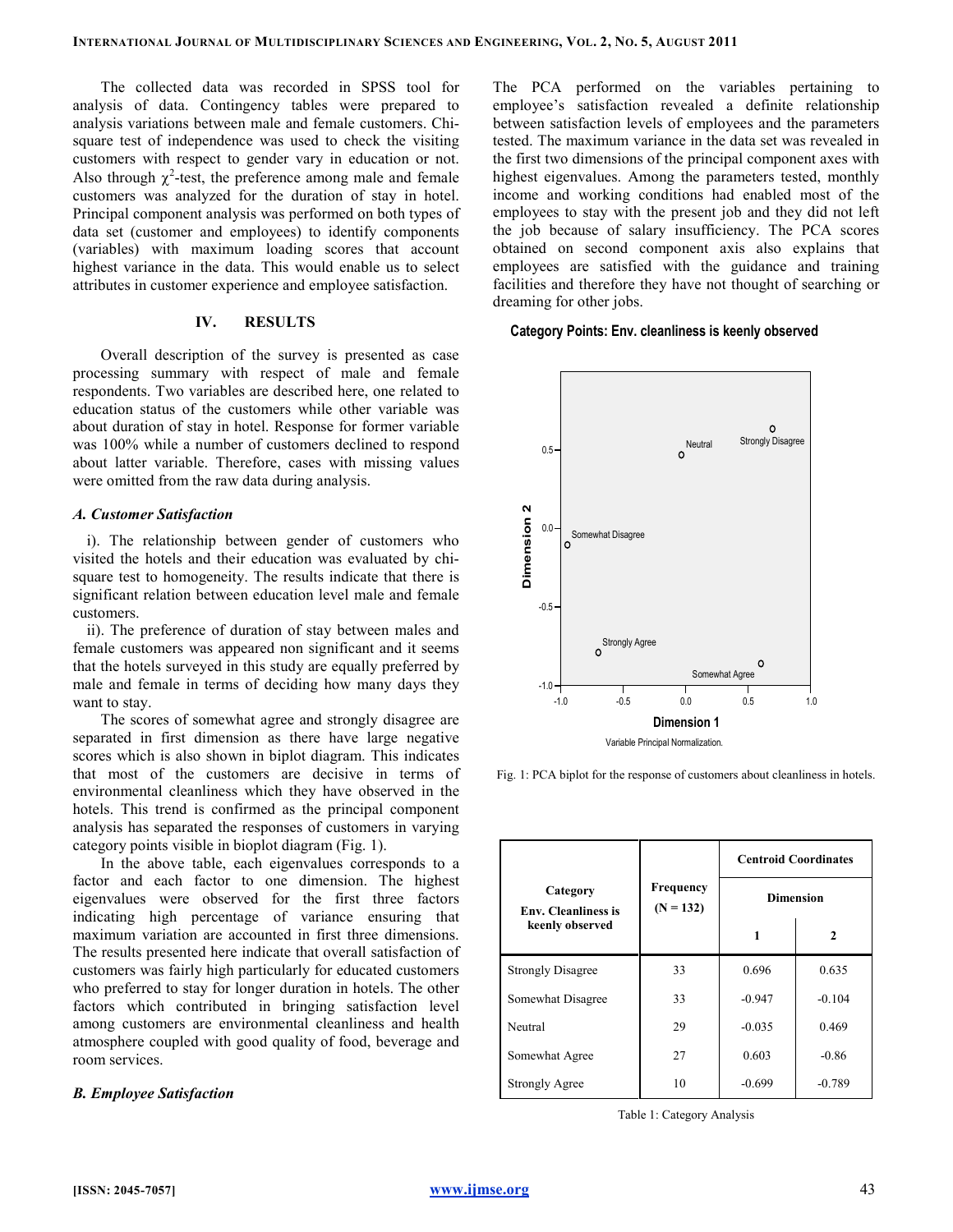| <b>Case Processing Summary</b> |       |         |                |         |       |         |  |
|--------------------------------|-------|---------|----------------|---------|-------|---------|--|
|                                | Valid |         | <b>Missing</b> |         | Total |         |  |
|                                | N     | Percent | N              | Percent | N     | Percent |  |
| Gender vs Education            | 132   | 100.0%  | 0              | $.0\%$  | 132   | 100.0%  |  |
| Gender vs Stay                 | 89    | 67.4%   | 43             | 32.6%   | 132   | 100.0%  |  |

Table 2: Case Processing summary

|        |        |                 | <b>Level of Education</b>             |                                                |       |                        |                  |              |  |
|--------|--------|-----------------|---------------------------------------|------------------------------------------------|-------|------------------------|------------------|--------------|--|
|        |        |                 | Less than high<br>school              | <b>High school</b><br><b>Bachelor's Degree</b> |       | <b>Graduate Degree</b> | <b>Doctorate</b> | <b>Total</b> |  |
| Gender | Male   | Count           | 18                                    | 24                                             | 24    | 8                      | 10               | 84           |  |
|        |        | % within Gender | 21.4%                                 | 28.6%                                          | 28.6% | 9.5%                   | 11.9%            | $100\%$      |  |
|        | Female | Count           | 12                                    | 14                                             | 6     | 15                     | 1                | 48           |  |
|        |        | % within Gender | 25.0%                                 | 29.2%                                          | 12.5% | 31.3%                  | 2.1%             | $100\%$      |  |
| Total  |        | Count           | 30                                    | 38                                             | 30    | 23                     | 11               | 132          |  |
|        |        | % within Gender | 22.7%                                 | 28.8%                                          | 22.7% | 17.4%                  | 8.3%             | $100\%$      |  |
|        |        |                 | Pearson $\chi^2$ = 15.45<br>P < 0.005 |                                                |       |                        |                  |              |  |

Table 3: Level of Education

|        |        |                 | <b>Stay in Hotel</b>                       |          |            |                |           |                     |              |
|--------|--------|-----------------|--------------------------------------------|----------|------------|----------------|-----------|---------------------|--------------|
|        |        |                 | One<br>day                                 | Two days | Three days | Four days      | Five days | Six or<br>more days | <b>Total</b> |
| Gender | Male   | Count           | $\overline{7}$                             | 15       | 16         | 18             | 16        | $\overline{4}$      | 76           |
|        |        | % within Gender | 9.2%                                       | 19.7%    | 21.1%      | 23.7%          | 21.1%     | 5.3%                | $100\%$      |
|        | Female | Count           | $\overline{c}$                             | 3        | 5          | $\overline{c}$ |           | $\boldsymbol{0}$    | 13           |
|        |        | % within Gender | 15.4%                                      | 23.1%    | 38.5%      | 15.4%          | $7.7\%$   | $.0\%$              | $100\%$      |
| Total  |        | Count           | 9                                          | 18       | 21         | 20             | 17        | $\overline{4}$      | 89           |
|        |        | % within Gender | 10.1%                                      | 20.2%    | 23.6%      | 22.5%          | 19.1%     | 4.5%                | 100 %        |
|        |        |                 | Pearson $\chi$ 2 = 3.96<br>Non significant |          |            |                |           |                     |              |

Table 4: Variable Principal Normalization obtained by Principal Component Analysis (PCA)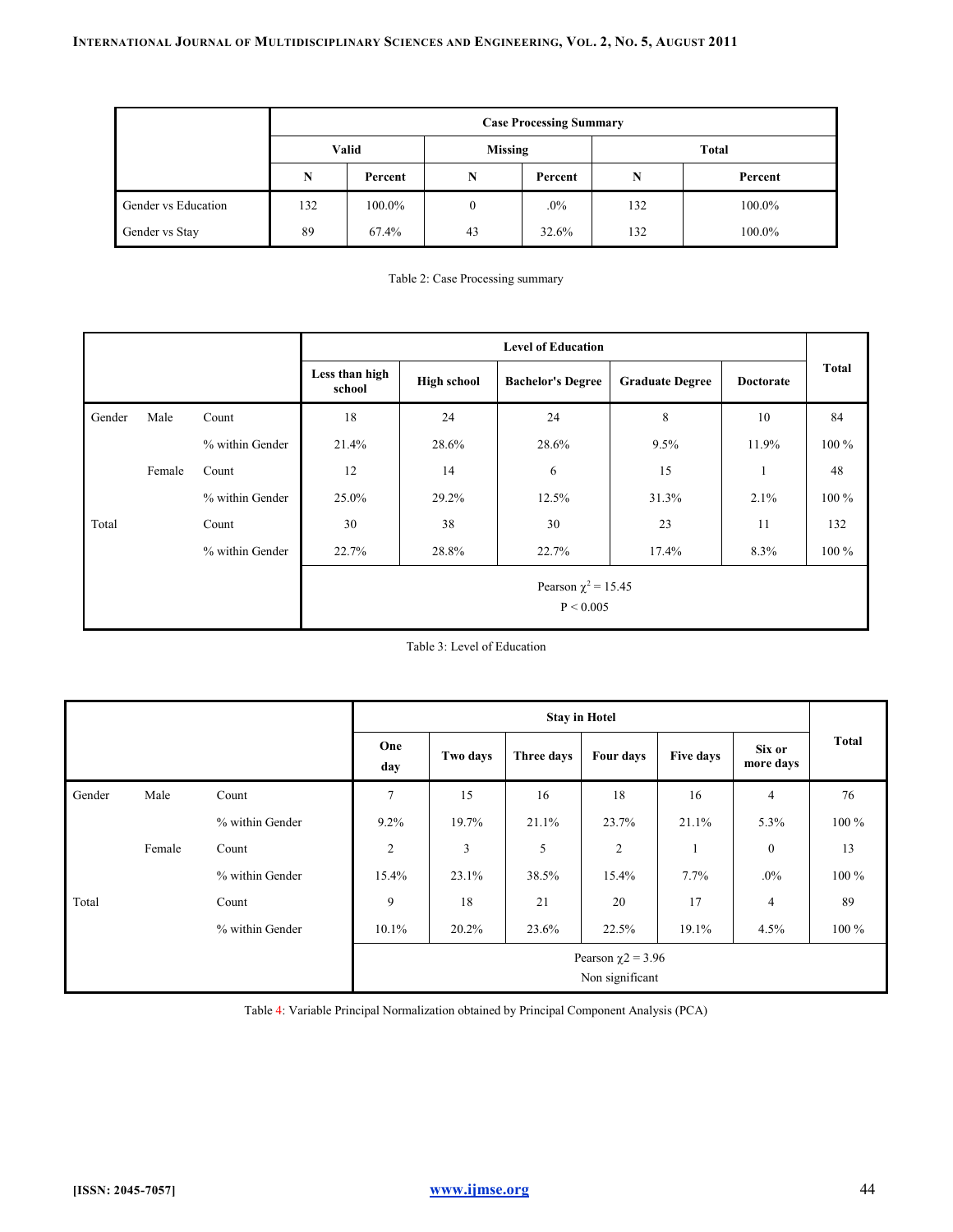## INTERNATIONAL JOURNAL OF MULTIDISCIPLINARY SCIENCES AND ENGINEERING, VOL. 2, NO. 5, AUGUST 2011

| <b>Variable Description</b>          | Principal components extracted |                    |                    |                    |                    |  |  |  |
|--------------------------------------|--------------------------------|--------------------|--------------------|--------------------|--------------------|--|--|--|
|                                      | <b>Dimension 1</b>             | <b>Dimension 2</b> | <b>Dimension 3</b> | <b>Dimension 4</b> | <b>Dimension 5</b> |  |  |  |
| Eigenvalues=>                        | 1.598                          | 1.515              | 1.385              | 1.274              | 1.175              |  |  |  |
| Customer Satisfaction with overall   | 0.73                           |                    |                    |                    |                    |  |  |  |
| Education                            | 0.70                           |                    |                    |                    |                    |  |  |  |
| Duration of Stay in hotel            | 0.69                           |                    |                    |                    |                    |  |  |  |
| Env. cleanliness is keenly observed  |                                |                    |                    |                    | 0.79               |  |  |  |
| Hotel Atmosphere is healthy          |                                |                    |                    |                    | 0.62               |  |  |  |
| Appropriate music is being played    |                                |                    |                    | $-0.76$            |                    |  |  |  |
| Interior design and decor is perfect |                                |                    | $-0.65$            |                    |                    |  |  |  |
| Employees are attentive              |                                |                    |                    | 0.69               |                    |  |  |  |
| Employees are helpful and friendly   |                                |                    |                    |                    |                    |  |  |  |
| Good quality room services           |                                | 0.66               |                    |                    |                    |  |  |  |
| Food quality was good                |                                |                    | 0.71               |                    |                    |  |  |  |
| Beverage quality was good            |                                | 0.77               |                    |                    |                    |  |  |  |
| Food taste and appear was excellent  |                                |                    |                    |                    |                    |  |  |  |
| Menu variety was admirable           |                                |                    |                    |                    |                    |  |  |  |
|                                      |                                |                    |                    |                    |                    |  |  |  |

Table 5: Results of the Principal component analysis (PCA) for variables reflecting customer satisfaction, the scores over 0.5 were included in this analysis

| <b>Variable Description</b>                                     |                    | Principal components extracted |                    |                    |  |  |  |  |
|-----------------------------------------------------------------|--------------------|--------------------------------|--------------------|--------------------|--|--|--|--|
|                                                                 | <b>Dimension 1</b> | <b>Dimension 2</b>             | <b>Dimension 3</b> | <b>Dimension 4</b> |  |  |  |  |
| Eigenvalues $\Rightarrow$                                       | 3.410              | 2.055                          | 1.418              | 1.160              |  |  |  |  |
| Monthly Income                                                  | 0.69               |                                |                    |                    |  |  |  |  |
| Guidance and training                                           |                    | 0.77                           |                    |                    |  |  |  |  |
| Physical working conditions are very good                       | 0.67               |                                |                    |                    |  |  |  |  |
| Rules and regulations affect your performance negatively        |                    |                                |                    | $-0.53$            |  |  |  |  |
| All employees at your hotel are promoted with their performance | $-0.71$            |                                |                    |                    |  |  |  |  |
| Salary is reasonable according to job                           | 0.87               |                                |                    |                    |  |  |  |  |
| Many colleagues left the job because Salary was not reasonable  | $-0.80$            |                                |                    |                    |  |  |  |  |
| You are satisfied with this job                                 |                    | 0.54                           |                    |                    |  |  |  |  |
| Appropriate recognition given for my contribution               |                    |                                | 0.58               |                    |  |  |  |  |
| Work load of my job is reasonable                               |                    | 0.69                           |                    |                    |  |  |  |  |
| I spend parts of my day dreaming about better job               | $-0.69$            |                                |                    |                    |  |  |  |  |
|                                                                 |                    |                                |                    |                    |  |  |  |  |

Table 6: Results of the Principal component analysis (PCA) for variables reflecting employee satisfaction, the scores over 0.5 were included in this table